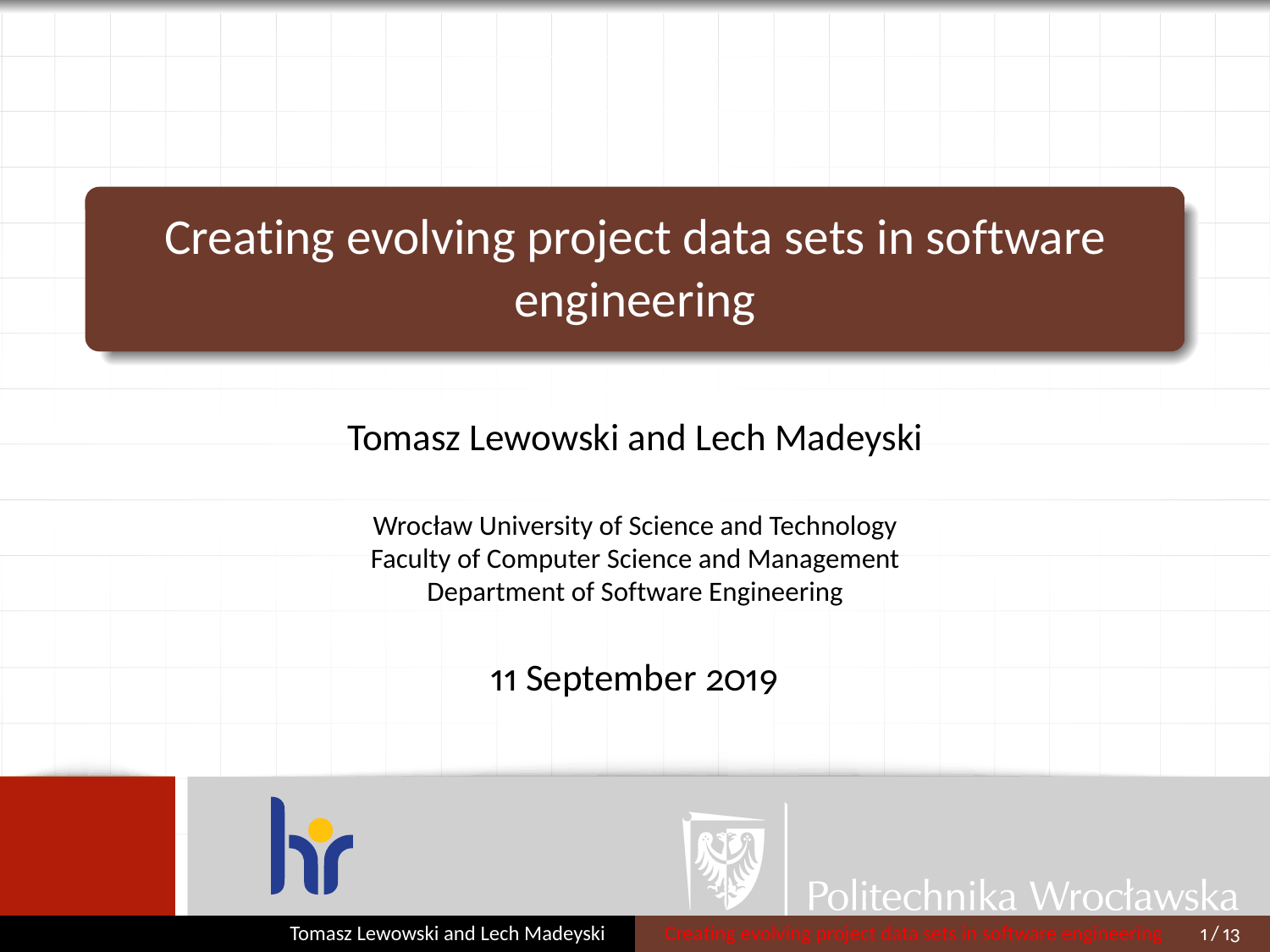### Acknowledgement

This work has been conducted as a part of research and development project POIR.01.01.01-00-0792/16 supported by the National Centre for Research and Development (NCBiR).

We would like to thank Tomasz Korzeniowski and Marek Skrajnowski from *code quest sp. z o.o.* for all of the comments and feedback from the real-world software engineering environment.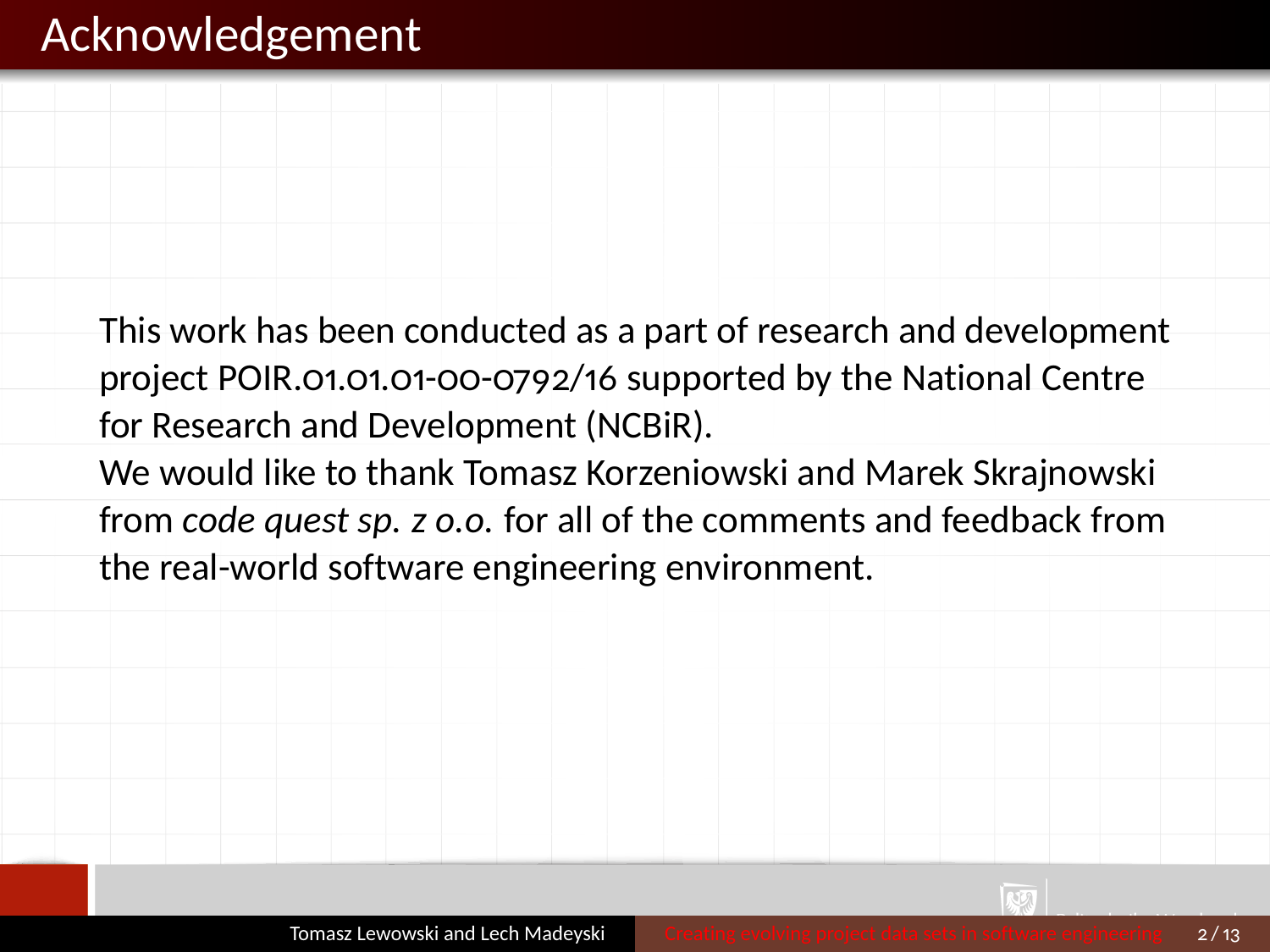## Agenda

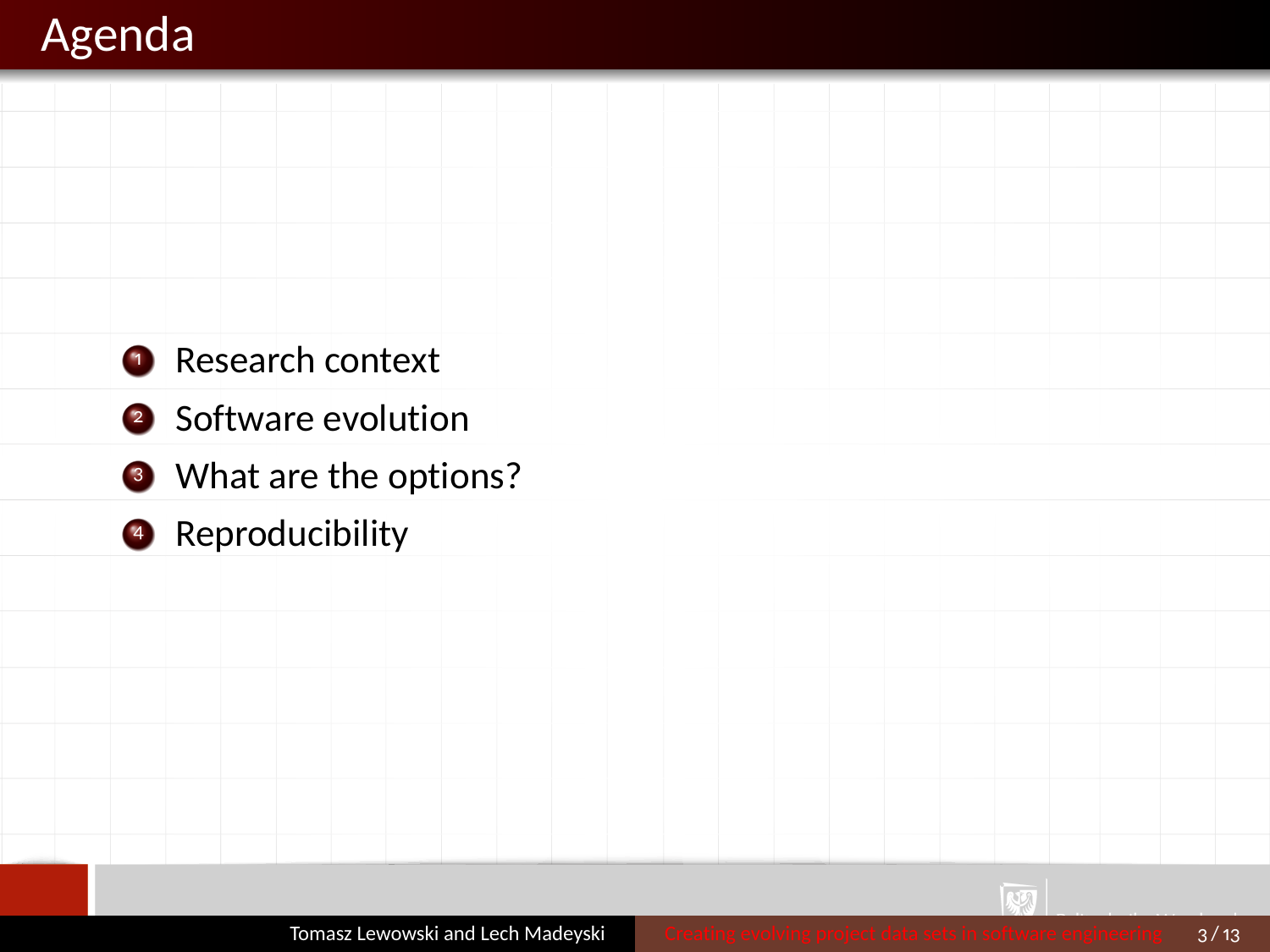#### Research context

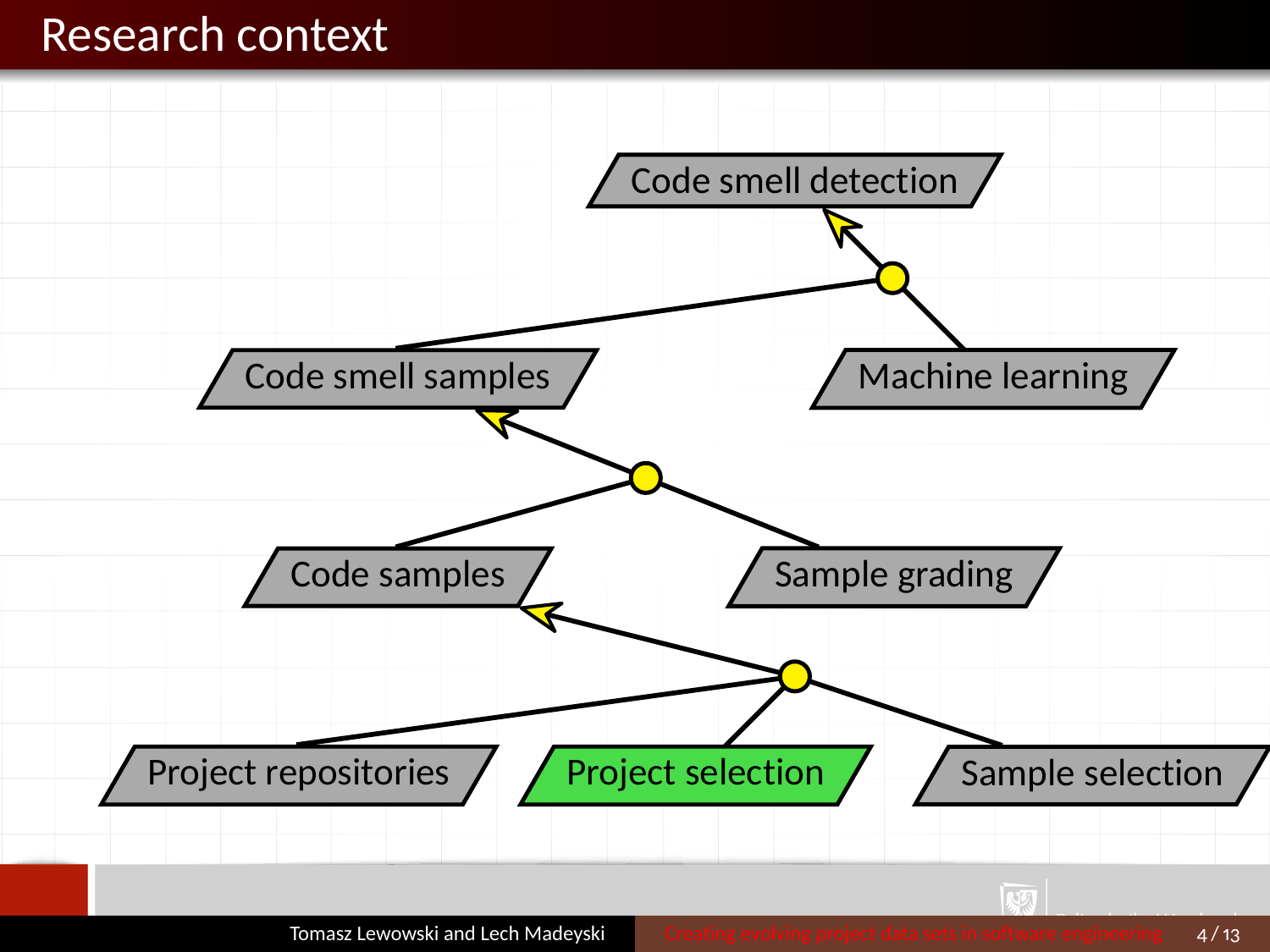## Evolution of software environments

- new C++ standard every 3 years, **•** new LLVM major version each year,
	- **new ECMA Script edition each year,**
	- new Java release every 6 months,
	- new Golang minor version every 6 months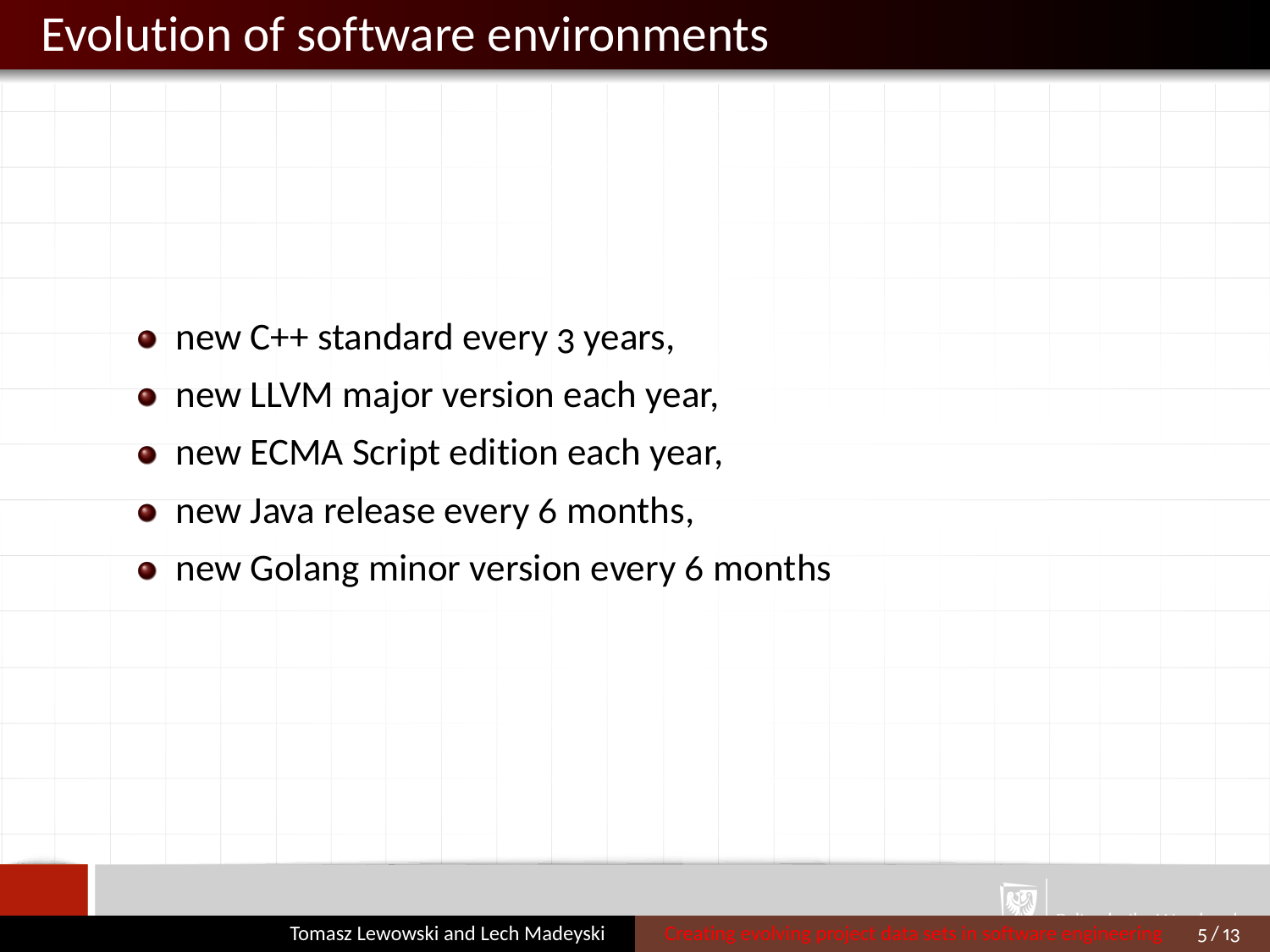## Data set lifetime to first published reference

- **•** preparing publication with data set,
- **o** peer-review,
- publishing,
- **•** preparing publication that refers data set,
- **o** peer-review,
- publishing

Total: **12+ months** to first published reference

2 Java releases, 1 ECMA Script version, 1 LLVM version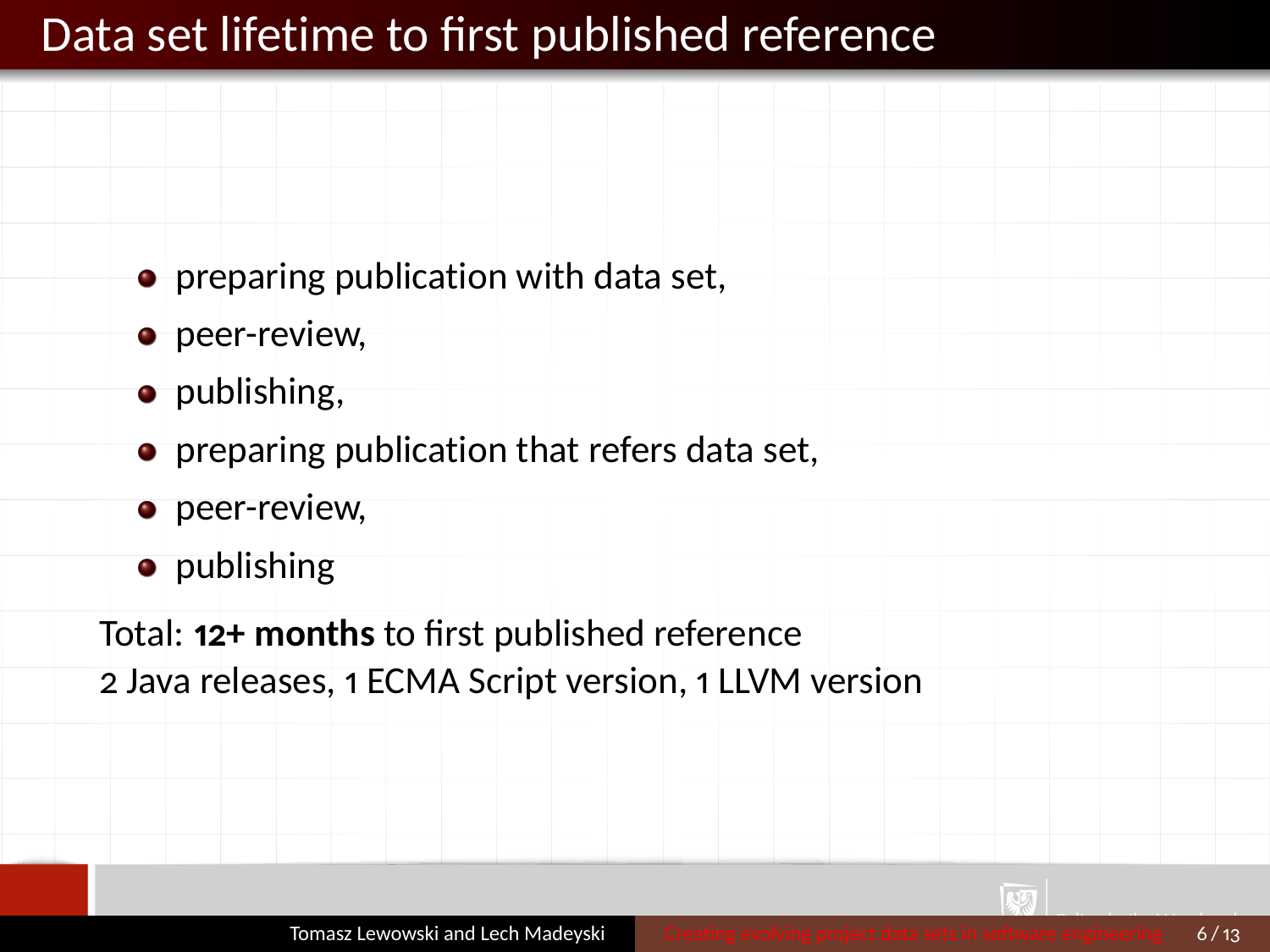#### Automation

There are places where automating data acquisition is not possible—these are the ones that require explicit human input.

What about others? Why publish explicit data set instead of the procedure used for its acquisition?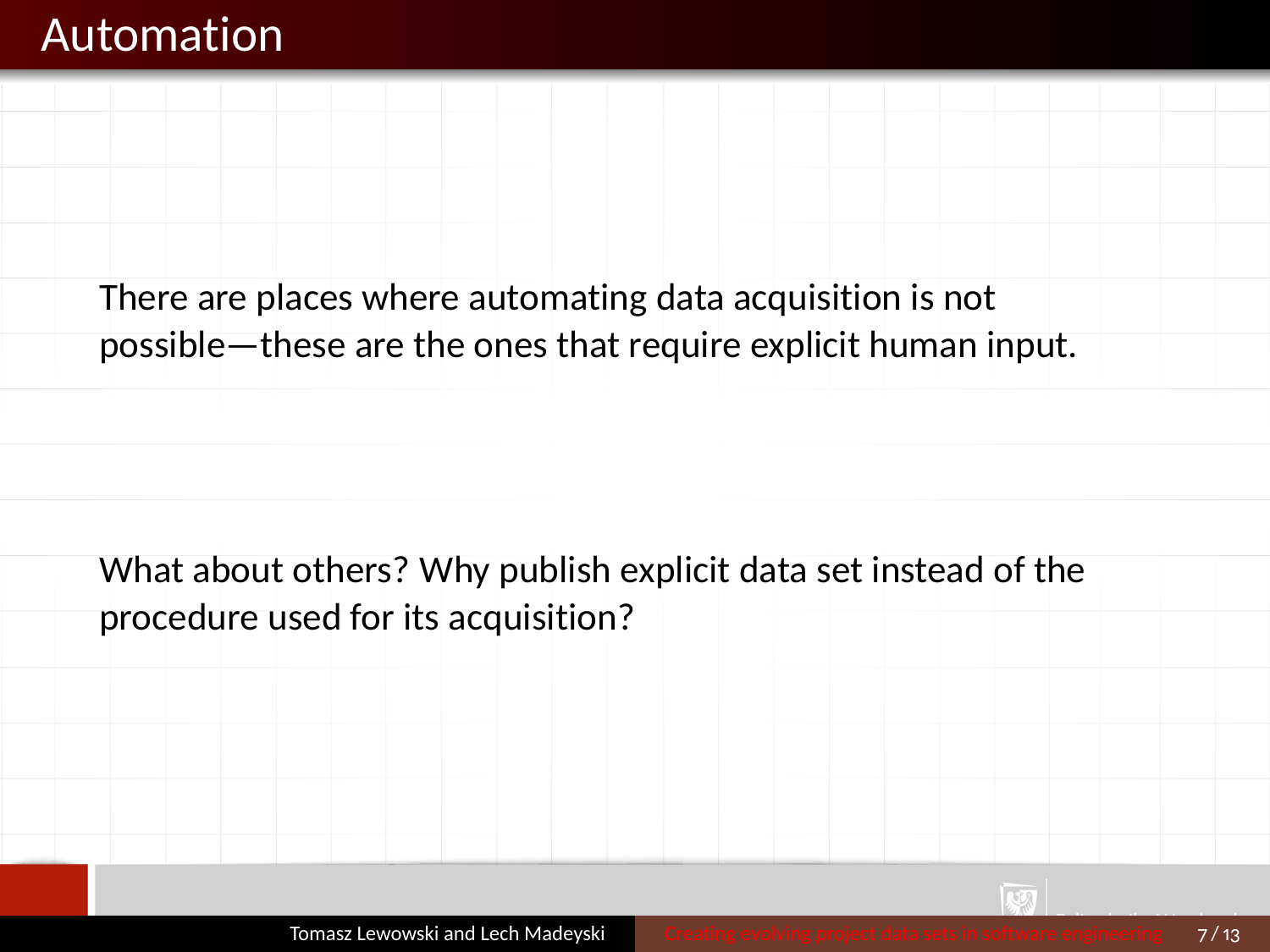### Cons of automation

- paradigm switch,
- code needs to be shared (either maintained or will eventually go out of date),
- dependence on external databases,
- obtaining data set becomes harder,
- concept of data set is less clear, as subsequent researchers work on effectively different data, and only acquisition technique is preserved,
- search criteria need to be thought through in detail.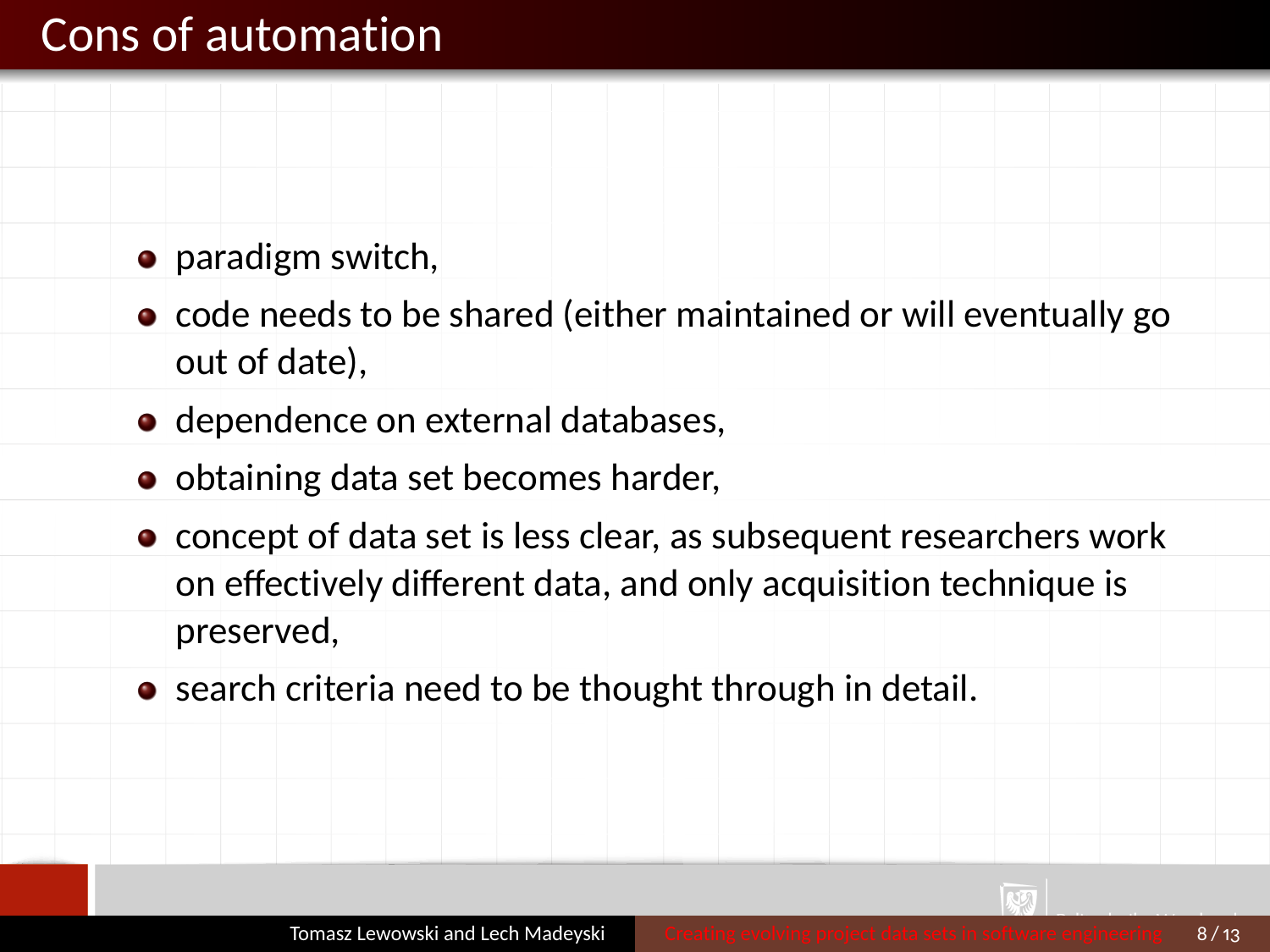#### Pros of automation

- **data sets are up-to-date with industry trends (concept drift)**,
- code needs to be shared—can be peer-reviewed and checked for correctness,
- no need to host large files,
- no licensing issues for data set storage,
- search criteria are thought through.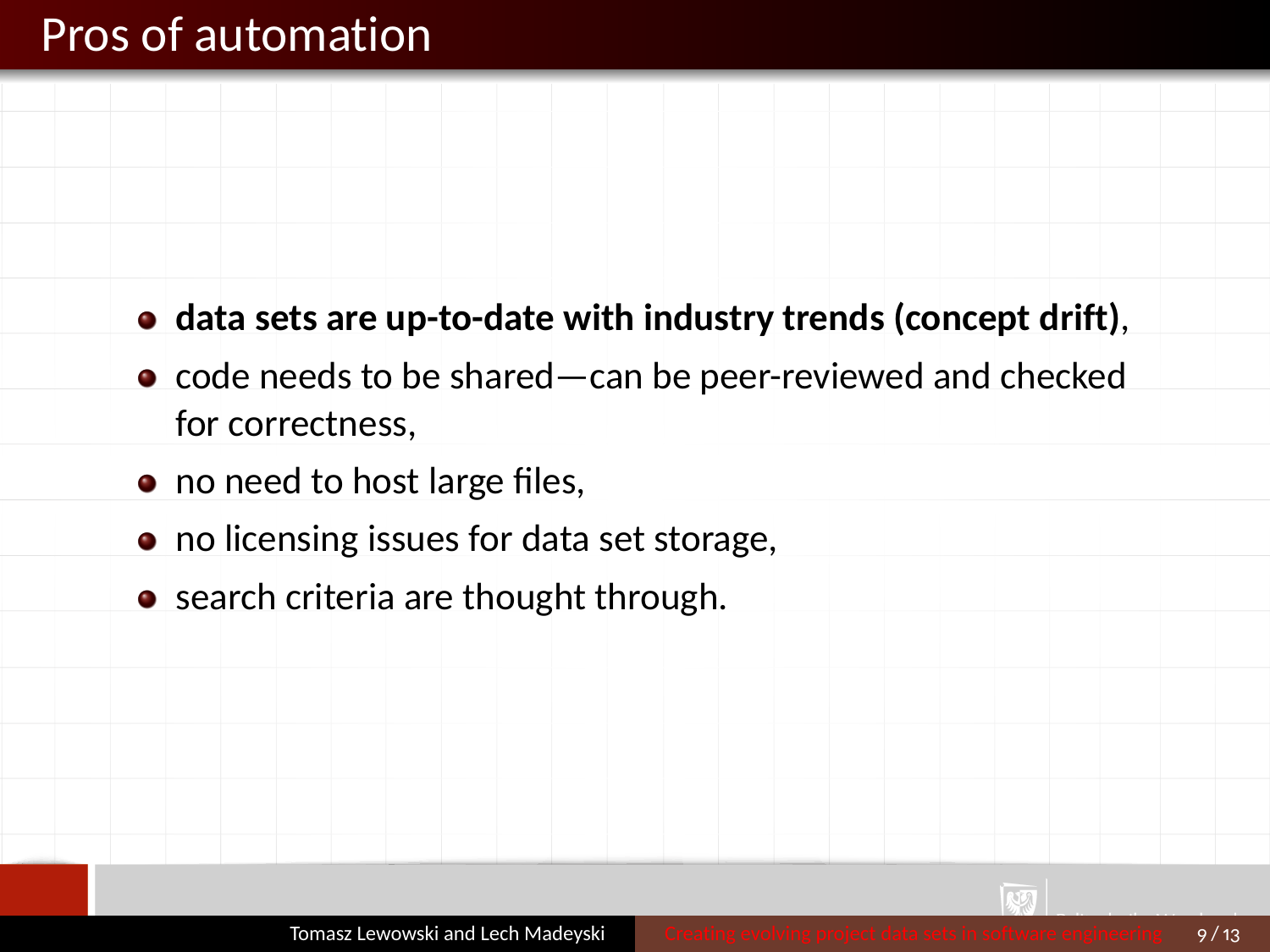## Types of conditions

- popularity (**stargazers, watchers, forks**, dependants...),
- maturity (**project age, number of commits**, documentation quality),
- **•** scale (code base size, repository size, number of committers, number of commits),
- activity (**number of recent commits**, number of active committers, number of dependants)
- **•** relevance (**language**, frameworks)

All numeric attributes should have a cutoff based on percentile, not on fixed value. We selected a total of 792 projects.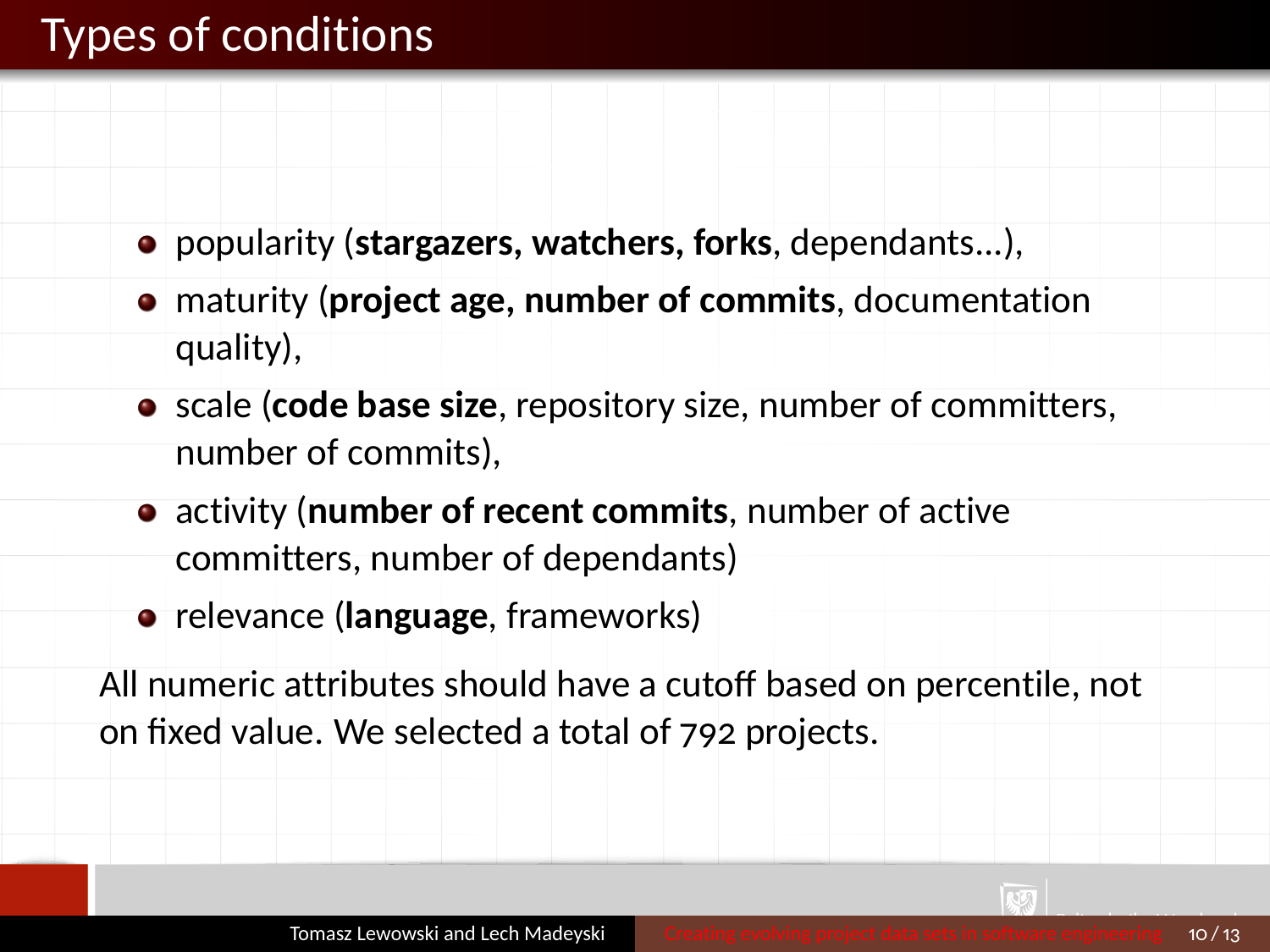### Industry-relevance

- documentation of reasonable quality,
- automated installer or detailed instructions,
- bug tracker or support list,
- an actual project, not set of samples, exercises etc.

517 projects fulfilled all requirements and 118 fulfilled them partially, which yields precision between 0.65 and 0.80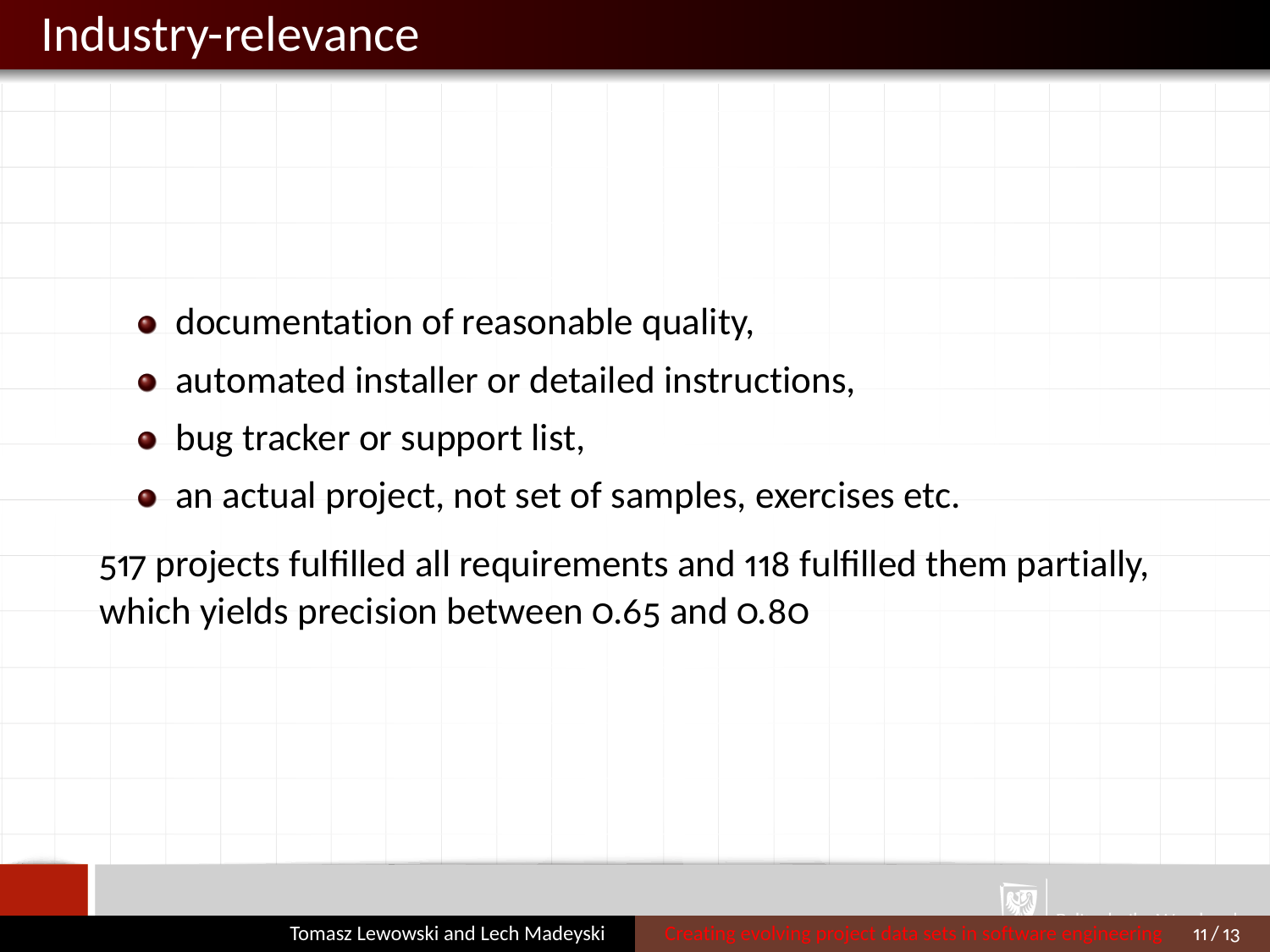#### Reproducible research

- Data sets used in specific publications still need to be included for reproducibility,
- they are immutable snapshots of results for given time, with no external dependencies,
- their goal is only to provide reproducibility, not to be used in further studies (except maybe benchmarks)